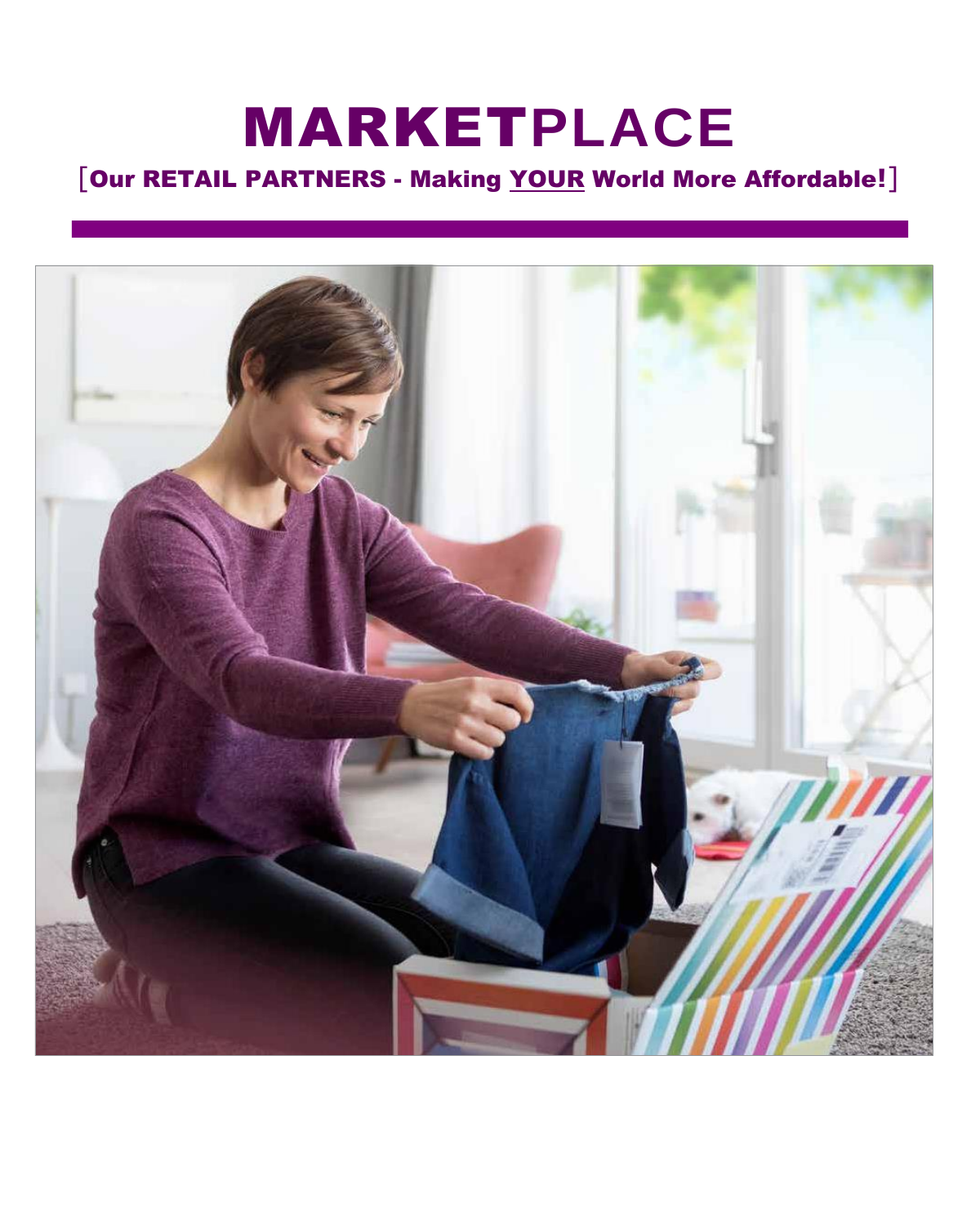**In addition to 30%–50% discounts on our Manufacturers' [safer!] products, our Preferred Members & Marketing Execs also receive a ton of additional benefits => through their** Retail MARKETPLACE **Partners [see below] …**

Our Manufacture has hundreds of thousands of Preferred Members & Mktg Execs in the United States and Canada alone. They use the 'purchasing clout' of ALL of them to negotiate substantial rebates on thousands of products and services - from over 1000 national Brand Names (the Retail Partners). These Brands pay out exciting rebates -and our Manufacturer "doubles" those rebates, and transfers them back to each of their Customers & Mktg Execs [us] - in the form of **Loyalty Shopping Dollars** - to be spent on purchasing their OWN ["safer"] products. But that's not all! They also pay **COMMISSIONS** to their Support Teams [Mktg Execs] - whenever one of 'their' Customers purchases 'from' a Retail Partner! ©

YES - their Marketing Execs receive a **commission** whenever their customers purchase from a Retail Partner through our Manufacturer's **Retail Marketplace**.

They think it's only fair - since their Mktg Exec brought the new Customer to them. That is, Mktg Execs take their Customer to shop at one of the **1000+** Retail Partners the Retail Partner pays the Mktg Exec's Manufacturing Co. - . and they pass that payment back - not only to the new Customer - but also - to those who "introduced" that new Customer to them - their Marketing Executives [us / you]!

### RETAIL MARKETPLACE => PRODUCTS **&** SERVICES -- First:



#### The Rewards / via Visa / Mastercard

- \$100 bonus in Loyalty Shopping Dollars—after our first purchase
- 6% back on all of our Manufacturer purchases!
- 4% back on all gas, grocery, and restaurant purchases!
- 2%back on everything else!



### More Deals

Get up to 50% off of entertainment and dining at over 360,000 locations!



#### Health Savings Card

Save 40%–60% on pharmacy, dental, and other health-care expenses! Plus 10% back in Loyalty Shopping Dollars.



#### LifeLock® Identity Theft Protection & Credit Monitoring

Get a 10% monthly discount directly from the market leader! Plus 10% back in Loyalty Shopping Dollars.





Get a top-of-the-line home security system and save 30%

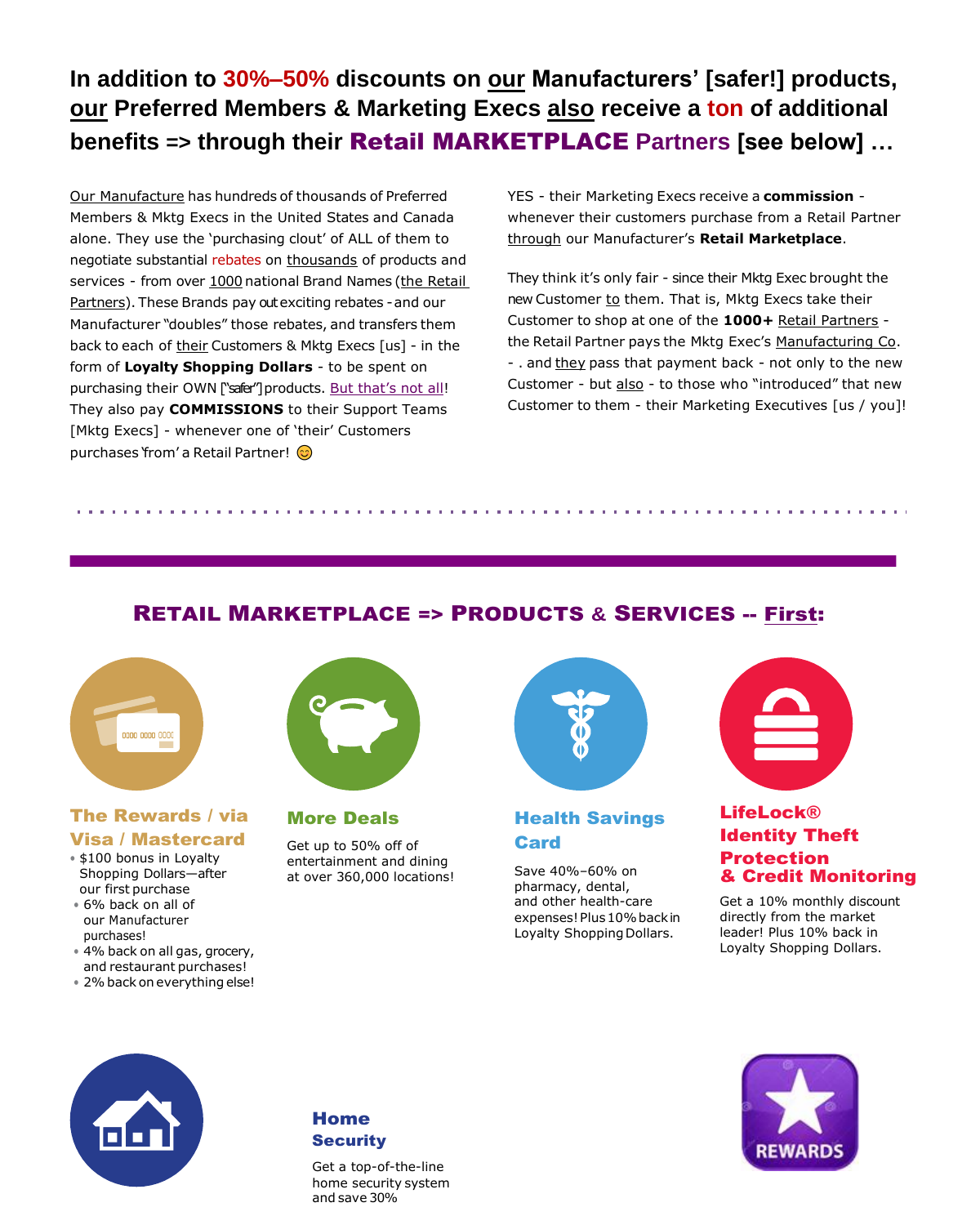

SCROLL DOWN - DOWN:

**All you do is go to the**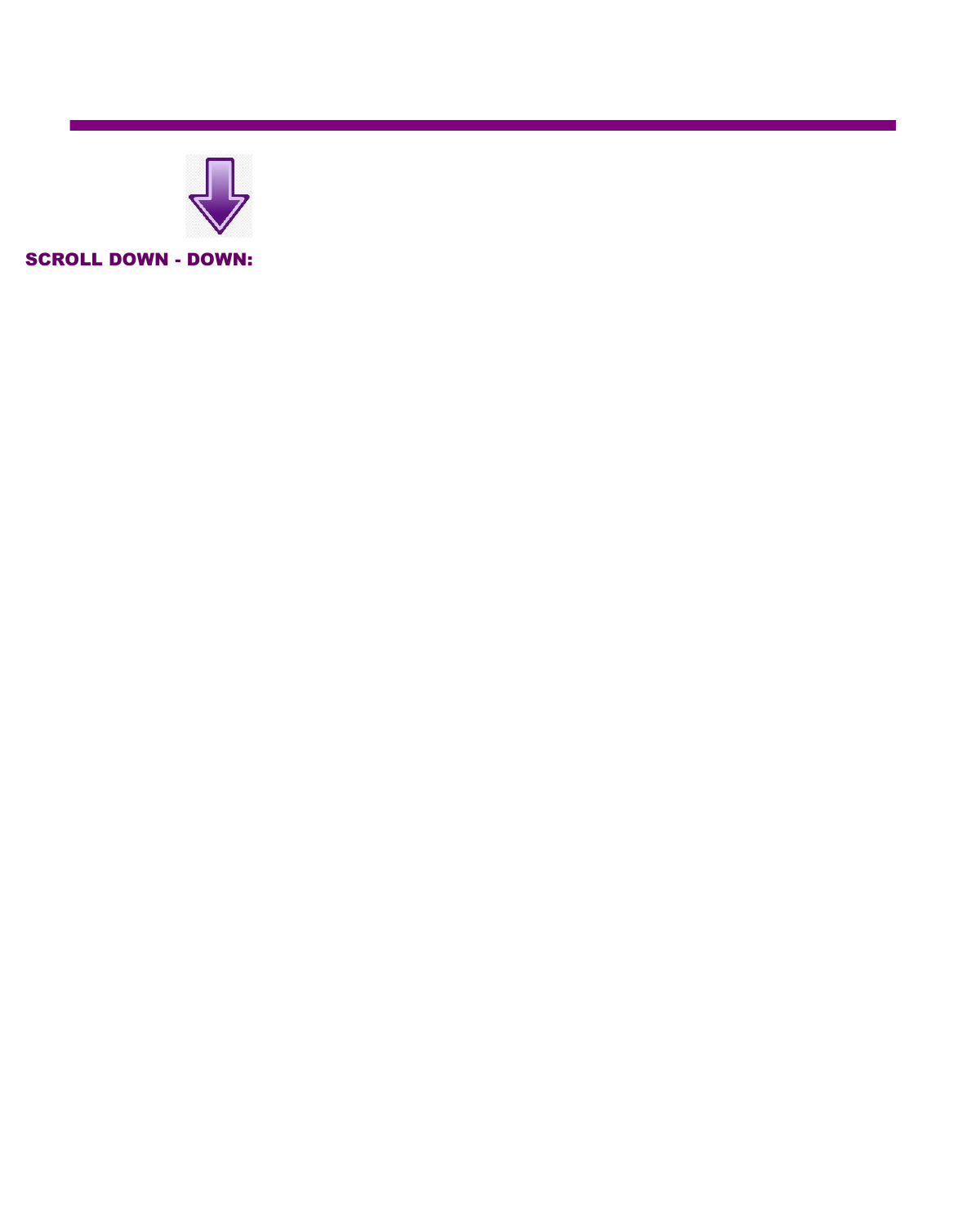YES, over 1 THOUSAND 'RETAIL PARTNERS', 'many' THOUSANDS OF 'NATIONAL BRAND PRODUCTS' ==**>** PAYING OUT MILLIONS OF DOLLARS - IN "REBATES" + "COMMISSIONS" ==**<sup>&</sup>gt;** TO US [YOU]!

## Retail Partner REWARDS => Recently DOUBLED!



MARKETPLACE =**> Receive \$\$ rewards for shopping at thse retailers [will change from time to time]!**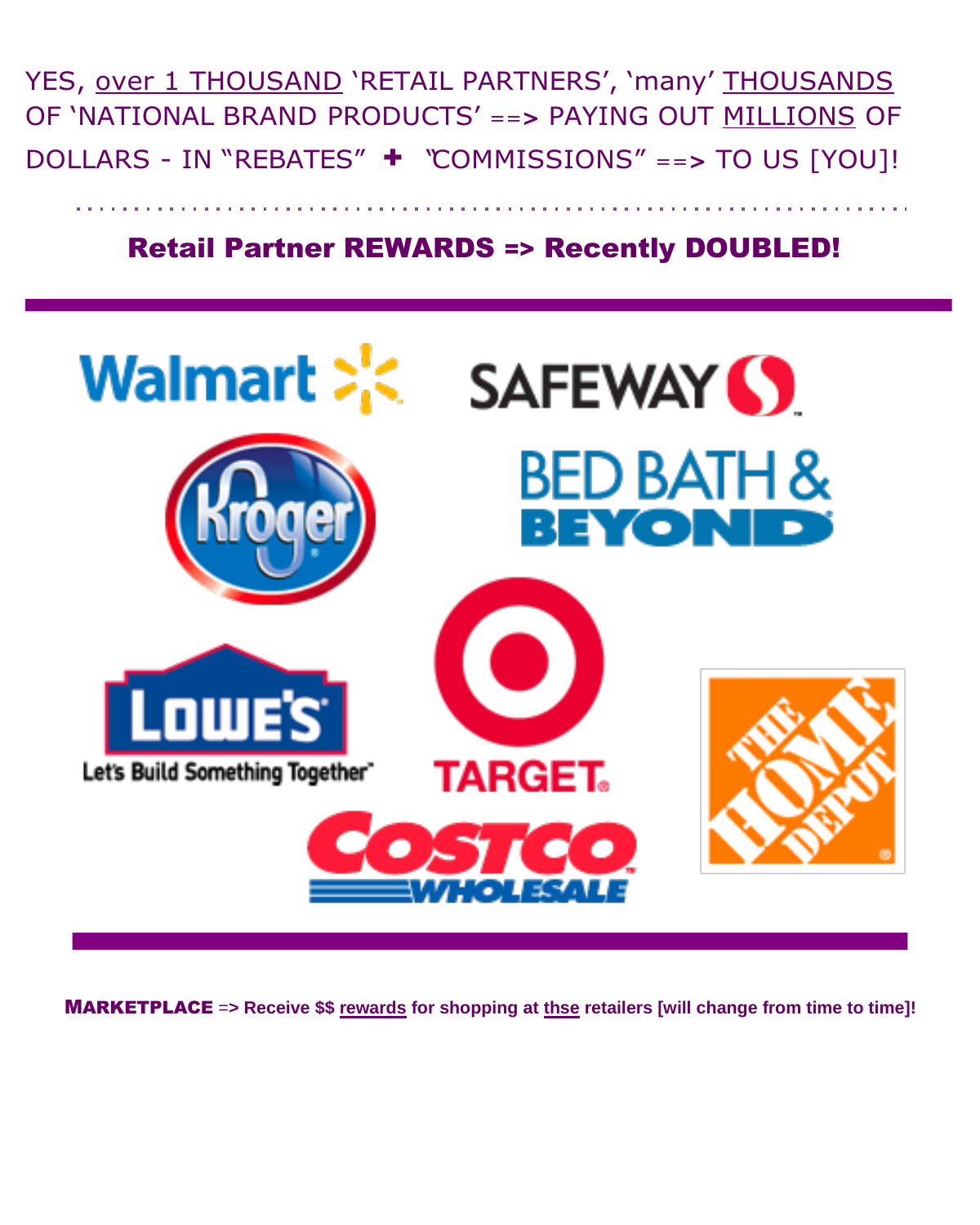| AC Lens  4.5%                    |  |
|----------------------------------|--|
| Academic Superstore3%            |  |
| Ace Hardware 7.5%                |  |
| Acer Online Store 9%             |  |
| Advance Auto Parts 6%            |  |
|                                  |  |
|                                  |  |
|                                  |  |
| Air Filters Delivered  12%       |  |
| Airbnb Supply Program  \$30.00   |  |
| AirportRentalCars.com 12%        |  |
| AJ Madison 4.5%                  |  |
| Alamo Rent a Car 6%              |  |
| aldoshoes.com USA 9%             |  |
| AlexandAlexa 9%                  |  |
| Alexander Wang9%                 |  |
|                                  |  |
| Alice + Olivia 7.5%              |  |
| AliExpress by Alibaba.com 6%     |  |
|                                  |  |
| All-Battery.com 25.5%            |  |
| ALLDATAdiy.com  37.5%            |  |
| Alpha Industries12%              |  |
| Alternative Apparel 12%          |  |
| American Apparel 4.5%            |  |
| American Eagle Outfitters6%      |  |
|                                  |  |
|                                  |  |
| Anthropologie (US) 6%            |  |
| Anytime Costumes 0.75%           |  |
| Aquasana Home Water Filters  15% |  |
| Arbor Day 15%                    |  |
| armani.com9%                     |  |
|                                  |  |
| Ashford.com9%                    |  |
| Ashley Home Store6%              |  |
| ASOS.com USA7.5%                 |  |
|                                  |  |
|                                  |  |
| Auto Parts Warehouse 9%          |  |
| AutoAnything 9%                  |  |
| AutoBarn.com  13.5%              |  |
| Aveda Corporation 12%            |  |
| Avenue Stores LLC 7.5%           |  |
|                                  |  |
| Avis Rent A Car 6%               |  |
|                                  |  |
| Backcountry.com  12%             |  |
| (B)<br>Bake Me A Wish 15%        |  |
|                                  |  |
| Banana Republic 6%               |  |
| BARCELO HOTELS US9%              |  |
| Bare Necessities 4.5%            |  |
| Barnes & Noble 6%                |  |
| Barneys New York  7.5%           |  |
| Barneys Warehouse7.5%            |  |
| Baseball Monkey 9%               |  |
| Bass Pro Shops 7.5%              |  |
| Bcbg Max Azria Group, LLC 6%     |  |
|                                  |  |
| BCBGeneration 6%                 |  |
| Bealls Florida6%                 |  |
|                                  |  |
| Bed Bath & Beyond Inc 6%         |  |

| Bedford Fair  7.5%                  |  |
|-------------------------------------|--|
|                                     |  |
| Belkin US9%                         |  |
| Bellacor\$12.00                     |  |
| Bergdorf Goodman9%                  |  |
| Best Buy Co, Inc 3%                 |  |
| Best Western  4.5%                  |  |
| BestBullySticks.com 9%              |  |
| Bestusedtires.com  9%               |  |
| Betsey Johnson  10.5%               |  |
| Beyond Proper 6%                    |  |
|                                     |  |
| Big Fish Games 15%                  |  |
| BiggerBooks.com  7.5%               |  |
| Billabong  4.5%                     |  |
| Birchbox \$7.50                     |  |
| Birthday in a Box  7.5%             |  |
| BJs Wholesale Club  1.5%            |  |
| Black Halo9%                        |  |
| Blair14.25%                         |  |
| Blinds.com  4.5%                    |  |
| Bloomingdale's  3%                  |  |
|                                     |  |
| Bookbyte 10.5%                      |  |
| Booking.com  6%                     |  |
|                                     |  |
|                                     |  |
|                                     |  |
|                                     |  |
| Bowflex  10.5%                      |  |
| Brooks Brothers 10.5%               |  |
| Brookstone  3%                      |  |
| Brydge Technologies  15%            |  |
| Buckle.com  7.5%                    |  |
| Budget Rent a Car 6%                |  |
| Buffalo David Bitton 9%             |  |
| Build-A-Bear Workshop Inc 9%        |  |
| BuildDirect Advocate  10.5%         |  |
| Burpee Gardening 15%                |  |
| buybuy BABY  6%                     |  |
|                                     |  |
| CafePress  15%                      |  |
| O<br>Calendars.com  7.5%            |  |
| Camping World9%                     |  |
|                                     |  |
| Candlewood Suites 1.5%              |  |
| Canon U.S.A. Inc. 4.5%              |  |
| Care.com\$1.50                      |  |
| Carter's 4.5%                       |  |
| Case-Mate  22.5%                    |  |
|                                     |  |
|                                     |  |
| Celebrate Express  18%              |  |
|                                     |  |
| ChampionUSA.com  12%                |  |
| Champs Sports9%                     |  |
| Charles Tyrwhitt Shirts Ltd.  6.75% |  |
| Charlotte Russe  6%                 |  |
| Cheapair.com7.5%                    |  |
| CheapOair.com 7.5%                  |  |
| CheapTickets  1.5%                  |  |
| Checks In The Mail  15%             |  |
|                                     |  |
| Cherry Moon Farms 12%               |  |

| Chinese Laundry10.5%              |  |
|-----------------------------------|--|
| Choice Hotels International  7.5% |  |
| Christopher and Banks  9%         |  |
| Clarisonic  12%                   |  |
|                                   |  |
| Club Monaco  7.5%                 |  |
| Coastal.com 7.5%                  |  |
| Colorful Images4.5%               |  |
| Columbia Sportswear  15%          |  |
| Compact Appliance  6%             |  |
| ContactsDirect 9%                 |  |
| Converse4.5%                      |  |
| CookiesKids  7.5%                 |  |
| Cookware Outlet 12%               |  |
|                                   |  |
| Cost Plus World Market 3%         |  |
| Costume Discounters  0.75%        |  |
| Costume SuperCenter  0.75%        |  |
| Country Inn & Suites 7.5%         |  |
| CPO Commerce  1.5%                |  |
|                                   |  |
| Crate & Barrel 3%                 |  |
| Crayola  15%                      |  |
| Crocs, Inc.  12%                  |  |
| Current/Elliott 10.5%             |  |
| Cutter & Buck 7.5%                |  |
| CyberLink  22.5%                  |  |
| Cycle Gear Direct  15%            |  |
|                                   |  |
| D D'Artagnan 10.5%                |  |
| Danskin Women's Apparel 12%       |  |
| David's Cookies  9%               |  |
| DC SHOES 4.5%                     |  |
| Dell Home & Home Office 1.5%      |  |
| Dell Refurbished Computers  7.5%  |  |
|                                   |  |
| Dell Small Business  3%           |  |
| Design Within Reach  7.5%         |  |
| Destination Maternity Co 3.75%    |  |
| Destination XL 7.5%               |  |
| DHgate.com 1.5%                   |  |

| DC SHOES 4.5%                      |  |
|------------------------------------|--|
| Dell Home & Home Office  1.5%      |  |
| Dell Refurbished Computers  7.5%   |  |
| Dell Small Business  3%            |  |
| Design Within Reach  7.5%          |  |
| Destination Maternity Co 3.75%     |  |
| Destination XL 7.5%                |  |
| DHgate.com 1.5%                    |  |
| Diane von Furstenberg - DVF  10.5% |  |
| Diesel USA4.5%                     |  |
| Discount School Supply  6%         |  |
| Discount Tire - America's Tire 9%  |  |
| DiscountContactLenses.com 15%      |  |
| DiscountGlasses.com 4.5%           |  |
| DiscountMags.com 7.5%              |  |
| Dish\$225.00                       |  |
|                                    |  |
|                                    |  |
| Dog.com  15%                       |  |
| DolceVita.com  12%                 |  |
| Dollar Rent-a-Car, Inc.  1.5%      |  |
| Domain.com  45%                    |  |
| domino10.5%                        |  |
| Dooney & Bourke9%                  |  |
| Dorothy Perkins 12%                |  |
|                                    |  |
|                                    |  |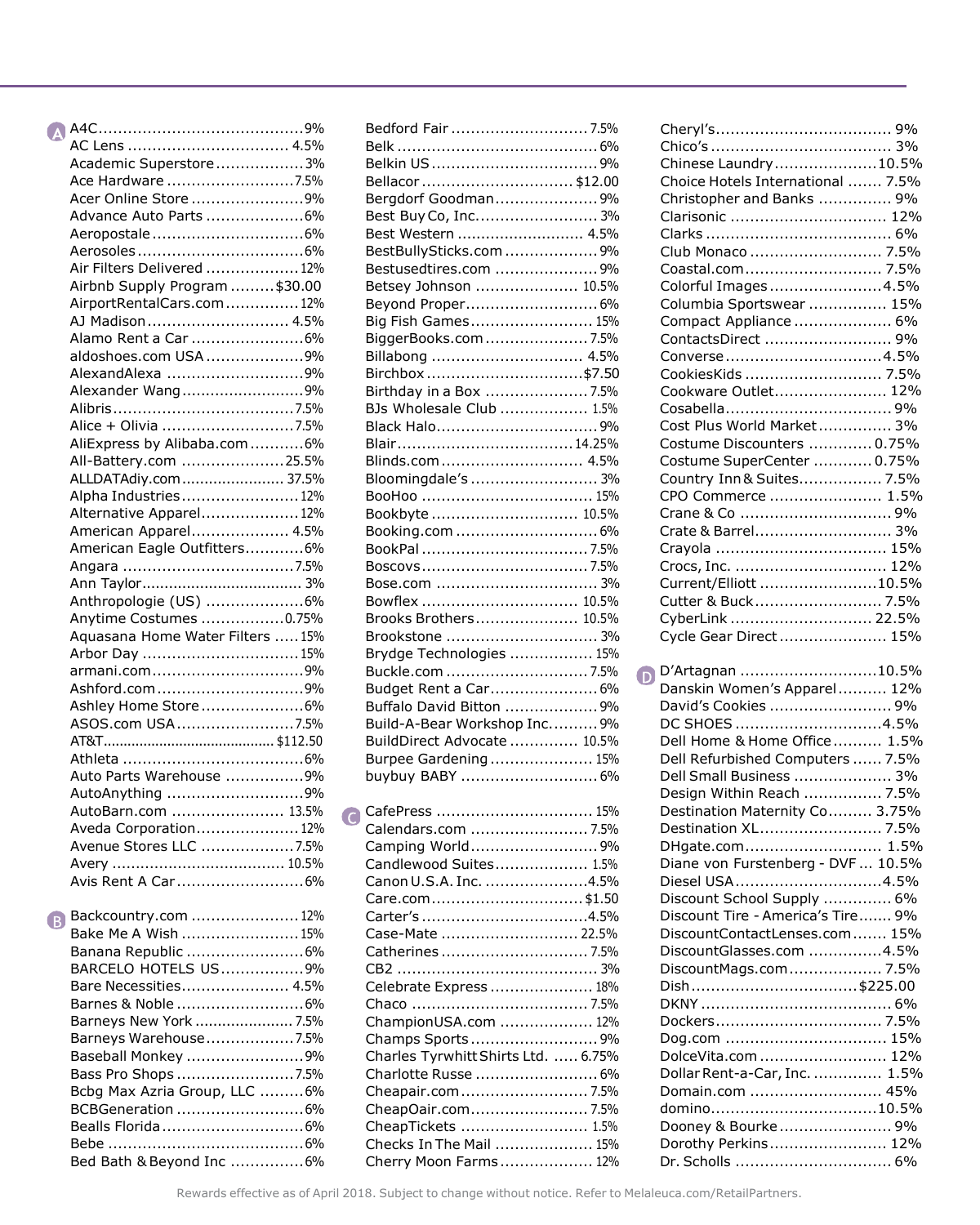# MORE PARTNERS. **MORE REWARDS**.

 $\bullet$ 

 $\bigoplus$ 

|   | Draper James  4.5%<br>Drapers and Damon's7.5%     |
|---|---------------------------------------------------|
|   | dressbarn.com9%<br>Dyson Inc 1.5%                 |
|   |                                                   |
| e | eastbay.com7.5%<br>Eastern Mountain Sports 15%    |
|   | Easy Comforts 7.5%                                |
|   |                                                   |
|   |                                                   |
|   |                                                   |
|   | eBooks.com 15%                                    |
|   |                                                   |
|   | Eddie Bauer US 6%                                 |
|   |                                                   |
|   | ELECTRIC  10.5%                                   |
|   |                                                   |
|   | Emergency Essentials 15%                          |
|   | Emirates  \$25.50                                 |
|   | Enterprise Rent a Car USA 15%                     |
|   | Entertainment.com 30%                             |
|   |                                                   |
|   | Europcar12%                                       |
|   | EventDecorDirect.com 6%                           |
|   | Everlane 21%                                      |
|   |                                                   |
|   | Express  \$2.25                                   |
|   | Extended Stay America 3%<br>EyeBuyDirect.com15%   |
|   | Eyeconic 7.5%                                     |
|   |                                                   |
|   |                                                   |
| Θ | Famous Footwear6%                                 |
|   | Fandango 4.5%                                     |
|   | Fannie May9%                                      |
|   | Farfetch  10.5%                                   |
|   | FedEx8.25%                                        |
|   |                                                   |
|   | FineJewelers.com18%                               |
|   | Fingerhut  1.5%                                   |
|   | Finish Line7.5%                                   |
|   |                                                   |
|   | FlexShopper 4.5%                                  |
|   | Florsheim7.5%                                     |
|   | Flowers by Florists.com  15%                      |
|   | Folli Follie15%                                   |
|   | Footaction9%                                      |
|   | Footlocker.com 7.5%                               |
|   |                                                   |
|   | FORZIERI.COM 12%                                  |
|   |                                                   |
|   | Fox Rent a Car 9%                                 |
|   | FramesDirect.com 9%                               |
|   | Frank And Oak7.5%                                 |
|   | FranklinPlanner15%                                |
|   | Free People  1.5%                                 |
|   | Freestyle USA  12%                                |
|   | FreeTaxUSA.com  75%                               |
|   | French Connection (US) 7.5%                       |
|   | Frenchtoast.com 7.5%<br>FRHI Hotels & Resorts7.5% |

| FSAstore.com 9%               |
|-------------------------------|
|                               |
|                               |
|                               |
|                               |
| GameStop, Inc 1.5%            |
|                               |
| Garmin US  12%                |
|                               |
| Gemvara  12%                  |
| Ghirardelli Chocolate  12%    |
| GiftCardMall.com  1.5%        |
|                               |
| Gifts for you Now 19.5%       |
| Go Card USA  12%              |
| Goal Zero 7.5%                |
| GoalieMonkey.com 6%           |
| GoDaddy.com  15%              |
| Godiva  10.5%                 |
| GourmetGiftBaskets.com  7.5%  |
| Griffin Technology  15%       |
|                               |
|                               |
| Guess Factory  6%             |
| Guitar Center  4.5%           |
|                               |
|                               |
|                               |
| Hanes.com 12%                 |
| Hanky Panky 9%                |
| Hanna Andersson 6%            |
| Happy Socks  15%              |
|                               |
| Harry & David  4.5%           |
|                               |
| Heartland America  6%         |
| Henri Bendel  4.5%            |
| HerRoom  12%                  |
|                               |
| High Sierra7.5%               |
| Highlights For Children  7.5% |
| Hilton Hotels  6%             |
| HobbyTron.com 12%             |
| HockeyMonkey.com  7.5%        |
| Holabird Sports 7.5%          |
| Holiday Inn  4.5%             |
| Holiday Inn Express 4.5%      |
| Home Depot 3%                 |
| Horchow.com 9%                |
| Horse.com  15%                |
| Hot Topic Inc.  10.5%         |
| Hotel Indigo  1.5%            |
| Hotels.com 9%                 |
| Hotter Shoes  15%             |
|                               |
|                               |
|                               |
| Hudson Jeans  12%             |
| HUGO BOSS7.5%                 |
| Hush Puppies  15%             |
|                               |

| Œ                                  |  |
|------------------------------------|--|
|                                    |  |
| IgnatiusPress.com  15%             |  |
| Incorporate.com  37.5%             |  |
|                                    |  |
| InkCartridges.com  3%              |  |
| InkJetsuperstore  7.5%             |  |
|                                    |  |
| InterContinental Hotels Group 4.5% |  |
|                                    |  |
|                                    |  |
| Interweave 4.5%                    |  |
| Intuit - TurboTax \$1.50           |  |
|                                    |  |
| invisibleSHIELD  22.5%             |  |
| Iolo technologies, LLC  52.5%      |  |
|                                    |  |
|                                    |  |
| Irv's Luggage  12%                 |  |
|                                    |  |
|                                    |  |
|                                    |  |
|                                    |  |
| J Brand, Inc.  12%<br>n            |  |
|                                    |  |
|                                    |  |
| J.Crew Factory4.5%                 |  |
| J.Crew US 4.5%                     |  |
|                                    |  |
| Jack Rogers  12%                   |  |
| Jack Wills 12%                     |  |
|                                    |  |
| James Perse Enterprises  15%       |  |
|                                    |  |
| JCPenney4.5%                       |  |
|                                    |  |
| Jelly Belly  12%                   |  |
| Jet.com  3.75%                     |  |
|                                    |  |
|                                    |  |
|                                    |  |
|                                    |  |
| jockey.com  12%                    |  |
|                                    |  |
|                                    |  |
| JoeFresh.com 9%                    |  |
| John Hardy  10.5%                  |  |
|                                    |  |
| Johnston & Murphy  10.5%           |  |
| Jones NY  12%                      |  |
|                                    |  |
| Jos. A. Bank  7.5%                 |  |
| Joules Clothing US  9.75%          |  |
|                                    |  |
|                                    |  |
| Juicy Couture 4.5%                 |  |
|                                    |  |
| Just Blinds 4.5%                   |  |
|                                    |  |
|                                    |  |
|                                    |  |
| justmysize.com (Hanes) 6%          |  |
|                                    |  |
|                                    |  |
|                                    |  |
| Kate Spade 13.5%                   |  |
|                                    |  |
| Kay Jewelers 4.5%                  |  |
|                                    |  |
|                                    |  |
| Kelly's Running Warehouse 9%       |  |
| Kenneth Cole 6%                    |  |
|                                    |  |
| 1.5%<br>Keurig                     |  |
| Kids Footlocker 9%                 |  |
|                                    |  |
| Kohl's…………………………………4.5%            |  |
| Kole Imports 4.5%                  |  |
|                                    |  |
|                                    |  |
|                                    |  |
|                                    |  |
| D                                  |  |
|                                    |  |
| Lacrosse Monkey  7.5%              |  |
|                                    |  |
| Lady Footlocker 9%                 |  |
| Lakeside Collection  3%            |  |
|                                    |  |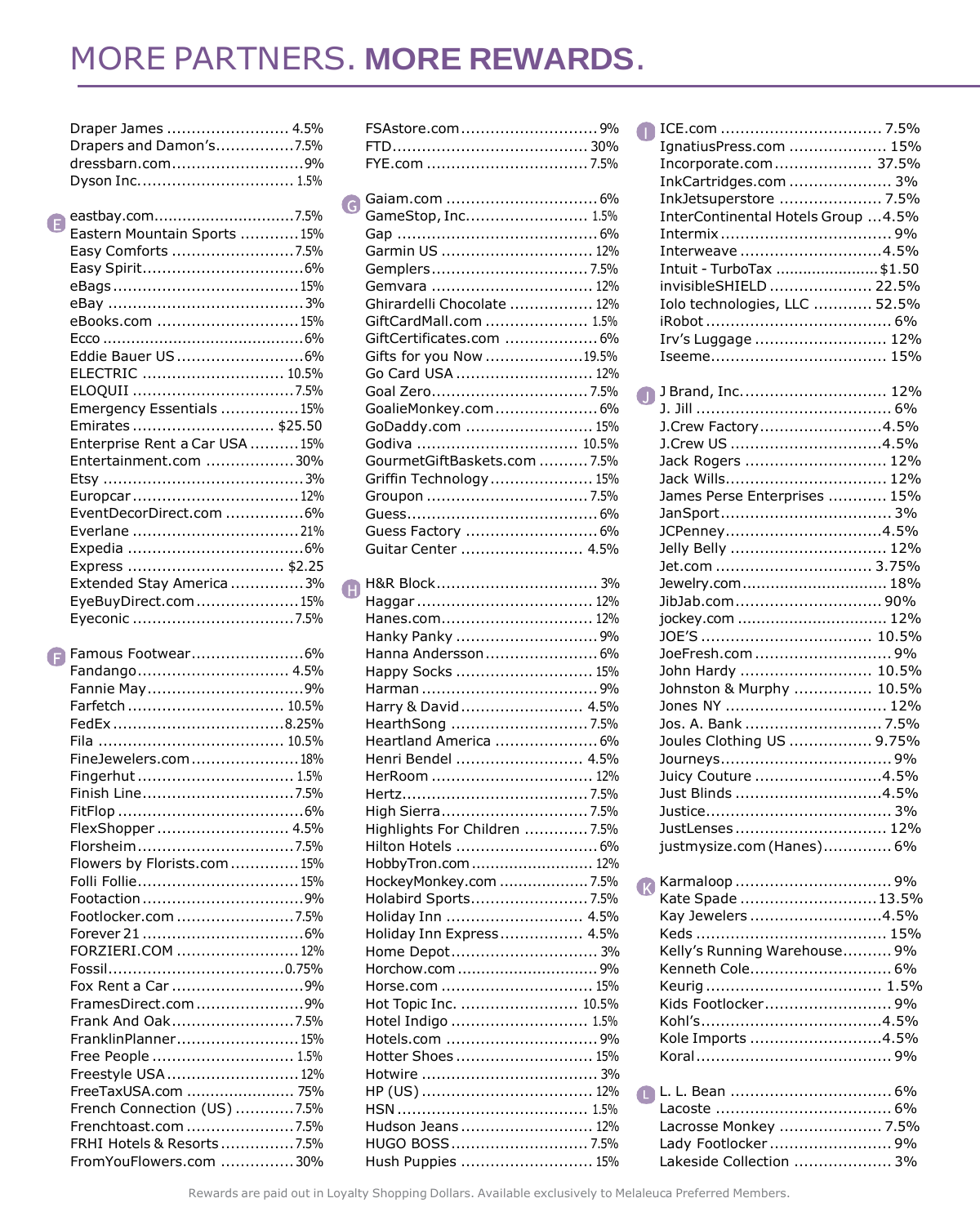|   | Lane Bryant7.5%                                       |
|---|-------------------------------------------------------|
|   | Le Chateau, Inc. 7.5%                                 |
|   | Le Creuset 10.5%                                      |
|   | Learning Resources  12%                               |
|   | Leatherman9%                                          |
|   |                                                       |
|   |                                                       |
|   | Lens.com 12%                                          |
|   |                                                       |
|   |                                                       |
|   |                                                       |
|   | Lighting By Gregory  10.5%                            |
|   | Lillian Vernon 10.5%                                  |
|   | Links of London USA15%                                |
|   |                                                       |
|   | LivingSocial 1.5%                                     |
|   |                                                       |
|   |                                                       |
|   |                                                       |
|   | Lord & Taylor4.5%                                     |
|   | Lorna Jane 7.5%                                       |
|   | Lowe's Home Centers, Inc.  3%                         |
|   | LTD Commodities 3%                                    |
|   | LuggageGuy.com  19.5%                                 |
|   | Lumber Liquidators 6%                                 |
|   | Lumens Light + Living 12%                             |
|   |                                                       |
|   |                                                       |
|   |                                                       |
|   |                                                       |
| W | M.Gemi22.5%                                           |
|   | MacMall 2.25%                                         |
|   | Macys.com 4.5%                                        |
|   | Madewell US3%                                         |
|   | Madison Style 18%                                     |
|   | Magazineline.com 30%                                  |
|   | Magazines.com, Inc. 30%                               |
|   | MagicKitchen.com  12%                                 |
|   | Mark & Graham  4.5%                                   |
|   | Marks and Spencers - US  10.5%                        |
|   | Maryland Square 15%                                   |
|   | Match.com  75%                                        |
|   | MATCHESFASHION.COM - US 22.5%                         |
|   | Matt & Nat 12%                                        |
|   |                                                       |
|   | MaxStudio 13.5%                                       |
|   |                                                       |
|   | Melissa and Doug 6%                                   |
|   |                                                       |
|   | Michaels Stores, Inc.  4.5%                           |
|   | MichaelStars.com 4.5%                                 |
|   | Microsoft 1.5%                                        |
|   |                                                       |
|   | Miles Kimball 18%                                     |
|   |                                                       |
|   | Mini in the Box 9%                                    |
|   | modaoperandi.com  12%                                 |
|   | Modell's Sporting Goods7.5%<br>Monica Vinader (US)18% |

Moosejaw ................................12%

|           | Mouth Foods  12%                        |
|-----------|-----------------------------------------|
|           | Mr Porter US  4.5%                      |
|           | Mrs. Fields  12%                        |
|           | Mrs. Prindable's  10.5%                 |
|           | Music & Arts  10.5%                     |
|           | Musician's Friend  7.5%                 |
|           | My M&M's  15%                           |
|           |                                         |
| <b>N</b>  | Nashbar  1.5%                           |
|           | Nasty Gal Limited 12%                   |
|           | National Car Rental  6.75%              |
|           | NationalGeographic 12%                  |
|           |                                         |
|           | Nautica.com 1.5%                        |
|           | Nearly Natural  18%                     |
|           | Neiman Marcus9%                         |
|           | Neiman Marcus Last Call  9%             |
|           | NET-A-PORTER 4.5%                       |
|           | Netaya.com  15%                         |
|           | New Balance  15%                        |
|           |                                         |
|           | New York & Company  4.5%                |
|           | Newegg Business 3%                      |
|           | Newegg.com  4.5%                        |
|           | Newspaper Subscription  30%             |
|           |                                         |
|           | Nine West5.25%                          |
|           | Nordstrom Rack 4.5%                     |
|           | Norm Thompson  3%                       |
|           |                                         |
|           | Nunn Bush  10.5%                        |
|           |                                         |
|           |                                         |
| $\bullet$ | O'Neill, La Jolla Group 3%              |
|           | Office Depot®& OfficeMax® 0.75%         |
|           |                                         |
|           |                                         |
|           | Old Pueblo Traders 7.5%                 |
|           | Olympus4.5%                             |
|           | OmahaSteaks.com, Inc.  7.5%             |
|           |                                         |
|           | onehanesplace.com  12%                  |
|           | OneTravel.com \$7.50                    |
|           | Online Sports  15%                      |
|           | OpenSky  10.5%                          |
|           |                                         |
|           |                                         |
|           | OshKosh B'gosh4.5%                      |
|           | OtterBox 15%                            |
|           |                                         |
|           |                                         |
| Ð         | Pacific Coast Feather 12%               |
|           | Pacific Sunwear of California Inc<br>3% |
|           |                                         |
|           | Panasonic 4.5%                          |
|           | Parts Geek LLC  6%                      |
|           | Paul Fredrick MenStyle  12%             |
|           |                                         |
|           | Payless ShoeSource  7.5%                |
|           | PBteen 4.5%                             |
|           | PCM Affiliate Network  1.5%             |

Motorola ................................... 3%

|           | Peapod\$22.50                      |  |
|-----------|------------------------------------|--|
|           | Personal Creations  15%            |  |
|           | Personalizationmall.com, Inc. 1.5% |  |
|           | PeruvianConnection.com  7.5%       |  |
|           | PetCareRx  15%                     |  |
|           | PETCO Animal Supplies  7.5%        |  |
|           | PetSupplies.com 12%                |  |
|           |                                    |  |
|           |                                    |  |
|           | Picture Frames  12%                |  |
|           | Pier 1 Imports  3%                 |  |
|           | Pingo \$22.50                      |  |
|           | Planet Blue 10.5%                  |  |
|           | Plow & Hearth  12%                 |  |
|           | POPSUGAR Must Have\$22.50          |  |
|           | Pottery Barn Kids US 4.5%          |  |
|           | Pottery Barn US4.5%                |  |
|           | Priceline.com  7.5%                |  |
|           | ProFlowers / ProPlants 15%         |  |
|           |                                    |  |
|           |                                    |  |
|           | Public Desire  12%                 |  |
|           |                                    |  |
|           | PurchaseTix  15%                   |  |
|           |                                    |  |
| $\bullet$ | Quiksilver Retail Inc-Roxy  1.5%   |  |
|           | Quiksilver Retail Inc 10.5%        |  |
|           |                                    |  |
|           | R Radisson Hotels  7.5%            |  |
|           | Rag & Bone 12%                     |  |
|           | Rainbow Shops 9%                   |  |
|           | Rakuten Kobo U.S  7.5%             |  |
|           | Rakuten.com4.5%                    |  |
|           | Ray-Ban  12%                       |  |
|           | Rebecca Taylor 10.5%               |  |
|           |                                    |  |
|           | Relax The Back5.5%                 |  |
|           | Restaurant.com4.5%                 |  |
|           | Ripleys.com  15%                   |  |
|           | Road Runner Sports  9%             |  |
|           | Rockport 10.5%                     |  |
|           | Rosetta Stone  15%                 |  |
|           |                                    |  |
|           |                                    |  |
|           | Safeway.com \$22.50                |  |
| IS)       |                                    |  |
|           | Sahalie4.5%                        |  |
|           | Saks Fifth Avenue  10.5%           |  |
|           | Saks OFF 5TH  6%                   |  |
|           | Sam's Club 1.5%                    |  |
|           |                                    |  |
|           |                                    |  |
|           | Saucony  12%                       |  |
|           |                                    |  |
|           | Scrubs & Beyond  12%               |  |
|           | SeaBear Smokehouse 12%             |  |
|           | SecondSpin.com 15%                 |  |
|           | See's Candies, Inc. 10.5%          |  |
|           | SendFlowers.com  37.5%             |  |
|           | Shari's Berries  12%               |  |
|           | Sharper Image  15%                 |  |
|           | Shiekh.com9%                       |  |
|           |                                    |  |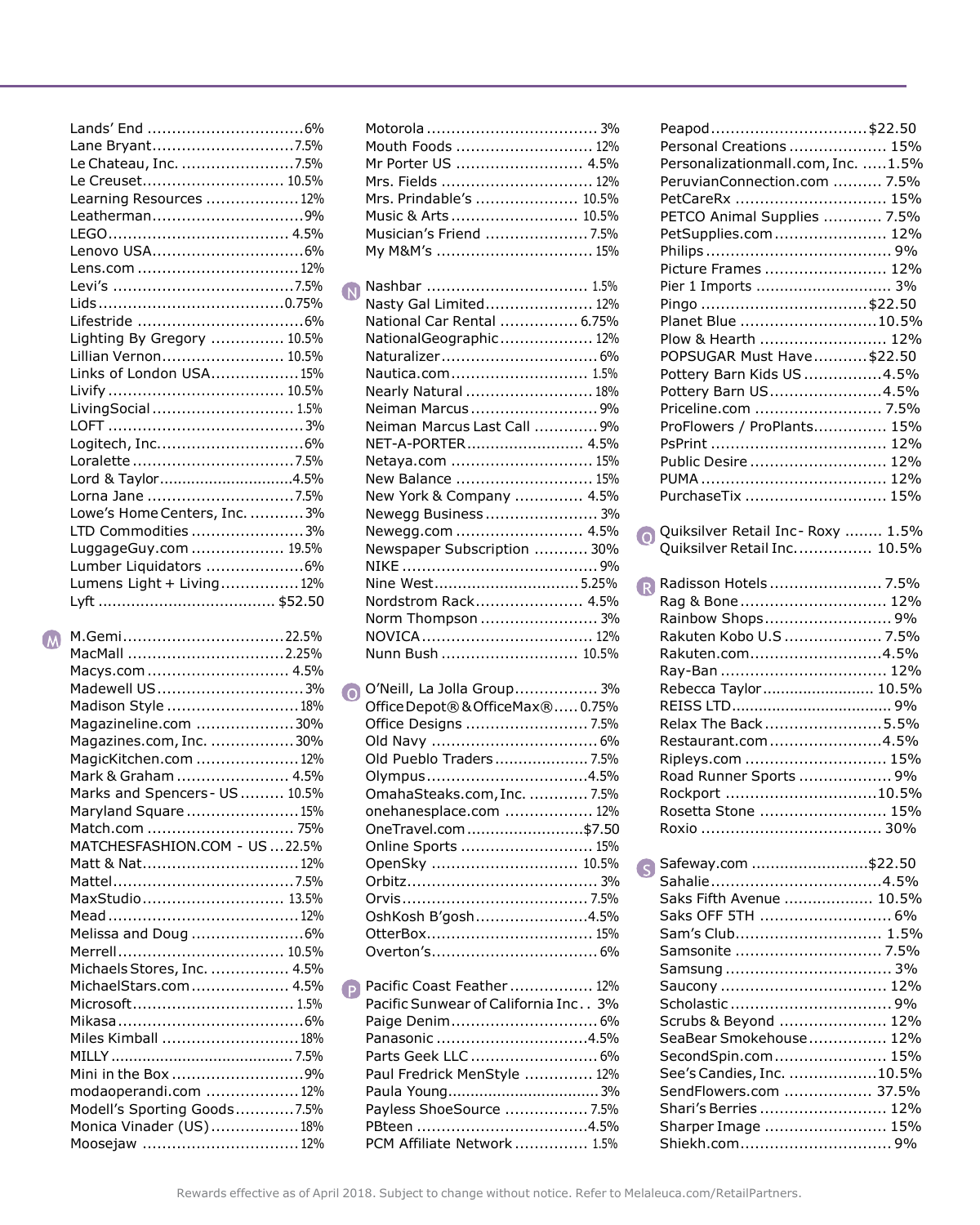# MORE PARTNERS. **MORE REWARDS**.

| Shoeboxed.com \$45.00           |  |
|---------------------------------|--|
| Shoeline.com22.5%               |  |
| Shoemall.com18%                 |  |
| shoes.com 13.5%                 |  |
| Shop World Kitchen Outlets 7.5% |  |
|                                 |  |
| shopDisney  4.5%                |  |
|                                 |  |
|                                 |  |
| ShoppersChoice.com 9%           |  |
| Sierra Trading Post  1.5%       |  |
| SmartWool9.75%                  |  |
| Sole Society  10.5%             |  |
| SOLSTICEsunglasses.com 12%      |  |
| Sonos, Inc.  11.25%             |  |
|                                 |  |
| SousVide Supreme 12%            |  |
| Spa and Wellness Gift Card      |  |
| by Spa Week15%                  |  |
|                                 |  |
| Speedo  10.5%                   |  |
| Sperry  10.5%                   |  |
| SpinLife.com  13.5%             |  |
| SpiritHalloween.com7.5%         |  |
| STA Travel \$9.00               |  |
| Stage Stores7.5%                |  |
| Staples 3.75%                   |  |
| Staples Copy & Print  4.5%      |  |
| Staybridge Suites  4.5%         |  |
|                                 |  |
| Steve Madden 9%                 |  |
| Stonewall Kitchen, LLC12%       |  |
| Stride Rite 10.5%               |  |
| Stuart Weitzman 7.5%            |  |
| StubHub  1.5%                   |  |
| STYLEBOP.com 9%                 |  |
| Sun and Ski 12%                 |  |
| Sundance Catalog  1.5%          |  |
| Sunglass Hut 12%                |  |
|                                 |  |
| SuperBoletería 13.5%            |  |
| Superga1.5%                     |  |
| SuperStarTickets 13.5%          |  |
| SuppliesOutlet 30%              |  |
| Sur La Table  10.5%             |  |
| SureFit 7.5%                    |  |
| Sweaty Betty US  4.5%           |  |
| Swimspot12%                     |  |
| Sylvane, Inc 1.5%               |  |
|                                 |  |
|                                 |  |

| T-Mobile \$112.50 |  |
|-------------------|--|
|                   |  |

| Textbooks.com 7.5%                    |
|---------------------------------------|
| TextbookUnderground 7.5%              |
| Textbookx 11.25%                      |
| The Bougs 4.5%                        |
| The Bradford Exchange Online  18%     |
| The Container Store3%                 |
| The Fruit Company 18%                 |
| The House7.5%                         |
| The North Face 7.5%                   |
| THE OUTNET.COM 9%                     |
| The Pfaltzgraff Co 9%                 |
| The Popcorn Factory 9%                |
|                                       |
| The Tire Rack9%                       |
| The Walking Company 6%                |
|                                       |
| Things Remembered9%                   |
| Think Protection\$90.00               |
| ThinkGeek  10.5%                      |
| Thomas Pink (US) 6%                   |
| Threadless  4.5%                      |
| Thrifty Rent-A-Car System, Inc.  1.5% |
|                                       |
| Ticket Liquidator 9%                  |
| TigerDirect 1.5%                      |
|                                       |
|                                       |
| TimeLife.com 10.5%                    |
| Timetospa.com                         |
| (Steiner Leisure Limited)  18%        |
| TireBuyer.com  12%                    |
| Todd Snyder  12%                      |
| Tommy Hilfiger 3%                     |
| TOMS Shoes 10.5%                      |
|                                       |
| Topman US 11.25%                      |
| Topshop US 9%                         |
| Tory Burch 3%                         |
| Tractor Supply  4.5%                  |
|                                       |
|                                       |
| True Religion  10.5%                  |
| True Value Hardware 3%                |
|                                       |
|                                       |
|                                       |
|                                       |
| Ulla Popken  12%                      |
| UMI Children's Shoes  10.5%           |
| UncommonGoods15%                      |
| Under Armour 7.5%                     |
| Uniform City 12%                      |
| UNIQLO USA 3%                         |
|                                       |
|                                       |
| Vegas Tickets  15%                    |
| Velvet by Graham & Spencer  12%       |
| Vera Bradley Designs, Inc.  6%        |
| Verizon Fios \$60.00                  |
| Verizon Wireless  22.5%               |
| Versa Desk3%                          |
|                                       |

|                              | Villeroy & Boch Tableware 12%<br>Vimeo \$7.50<br>Vince Camuto 7.5%<br>Virgin Atlantic Airways4.5%<br>Vistaprint9%<br>Volcom.com  10.5%<br>Volusion  \$45.00<br>Vons.com \$22.50                                                                                                                                                               |
|------------------------------|-----------------------------------------------------------------------------------------------------------------------------------------------------------------------------------------------------------------------------------------------------------------------------------------------------------------------------------------------|
| $\mathsf{w}$                 | Walmart.com  1.5%<br>Warner Bros. Online Shop  10.5%<br>Webroot Inc.  30%<br>West Elm US 4.5%<br>White House Black Market 3%<br><b>Wholesale Party Supplies</b><br>and Halloween Costumes  10.5%<br>Williams-Sonoma 4.5%<br>Wilsons Leather  10.5%<br>Wine.com 7.5%<br>Wolferman's 4.5%<br>Woodwind & Brasswind 10.5%<br>World Book Store 15% |
|                              | zChocolat.com 25.5%<br>Zinio, LLC  4.5%<br>Zipcar \$15.00                                                                                                                                                                                                                                                                                     |
| $\left( \frac{1}{2} \right)$ | 1-800-FLORALS30%<br>1-800-GET-LENS  12%<br>1&1 Internet Inc.  \$1.50<br>123Inkjets.com 3%<br>1800baskets.com 9%<br>1800flowers.com  30%<br>1800lighting.com  12%<br>24 hour fitness 15%<br>39DollarGlasses.com  12%<br>4inkjets.com  3%<br>7 For All Manki                                                                                    |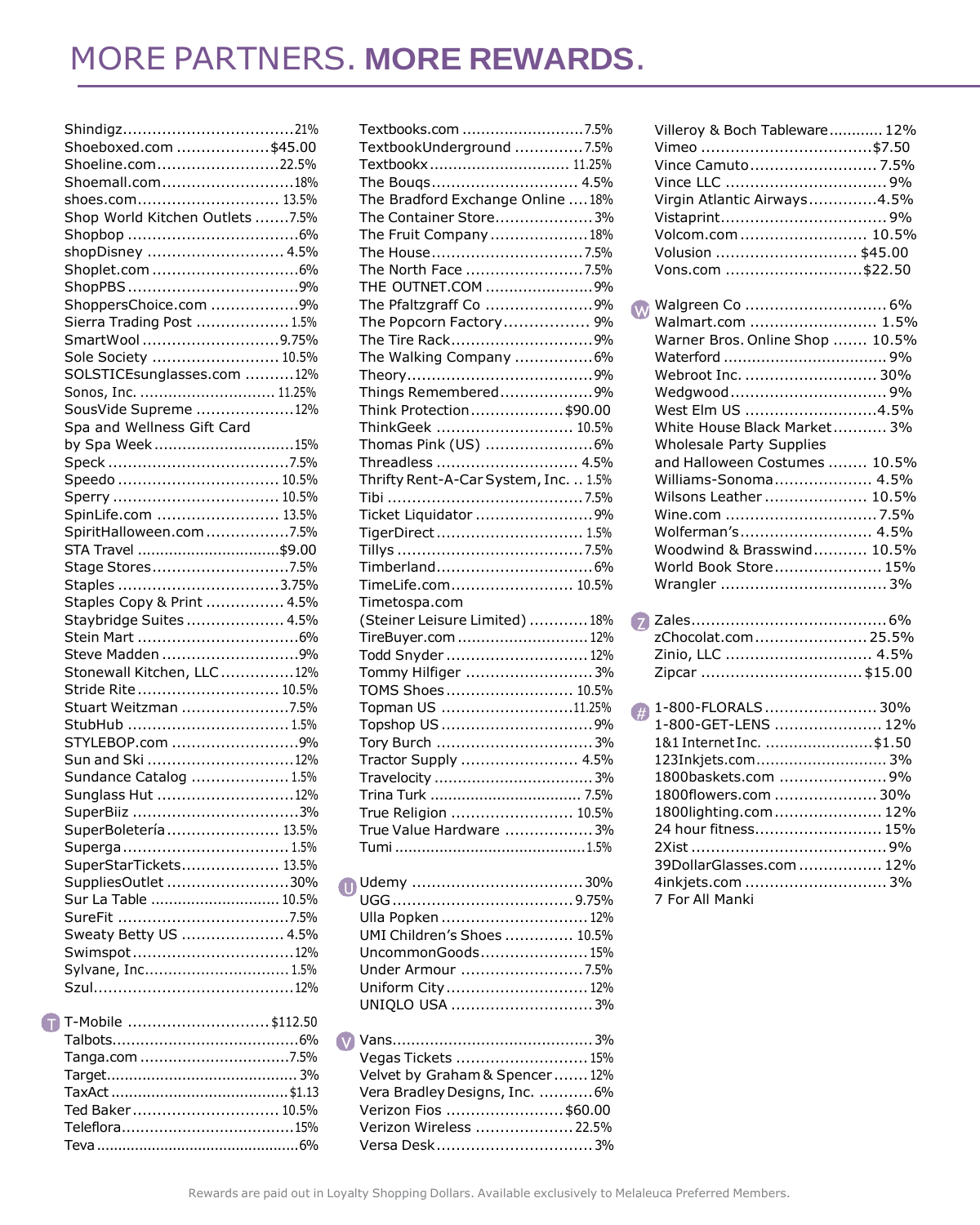**MORE** =**>** SAVE, when you EAT OUT -- go to a MOVIE -- make everyday PURCHASES!

Save up to **\$1000**, or more - per year - with up to **50%** off - and Buy 1 - Get FREE Coupons, for local dining, entertainment, movie tickets, and shopping =**>** at **over 350,000** locations!

You can browse Local Coupons with the **DEALS Mobile App**, to access discounts in your neighborhood, OR on the road. Simply search for merchants near you -- then show your phone -- to save instantly!

**Save up to 50% OFF RETAIL**, with these types of offers: Show-your-phone mobile app -- Neighborhood Deals -- Restaurants, Entertainment, and Local Retailers -- Online offers and printable Coupons -- and Additional "exclusive" offers! **See** >>>>>>>>>>>>>>>> [Click HERE!](https://chrome.google.com/webstore/category/ext/12-shopping)

### EXAMPLES:

=**>** Use our **"Mobile App"** - so you can shop anytime, anywhere ... OR ...

=**>** Use our **"Desktop Shopping Assistant"** [for Google Chrome, and Firefox] - and, to ensure you'll never miss a rebate.

If you shop with your **Visa**® - or **Mastercard**® [through our Manufacturer] =**>** you'll get an "additional **1%**" back - in Loyalty Shopping Dollars [L.S.D.] - for eligible retail purchases [again, from 'our' Manufacturer]. Here's how this actually works …

**1) SHOP** [with our Mobile App, **or** Desktop Shopping Assistant [see above], **or** on the Retail Partners page].

**2) EARN** [up to 40% back, in L.S.D. - Loyalty Shopping Dollars - on your purchases within the Retail MARKETPLACE].

**3) REDEEM** your Loyalty Shopping Dollars - for FREE products [from 'our' Manufacturer]!



Rewards effective as of April 2018. Subject to change without notice. Refer to Melaleuca.com/RetailPartners. - Earn up to **9.5%** L.S.D.